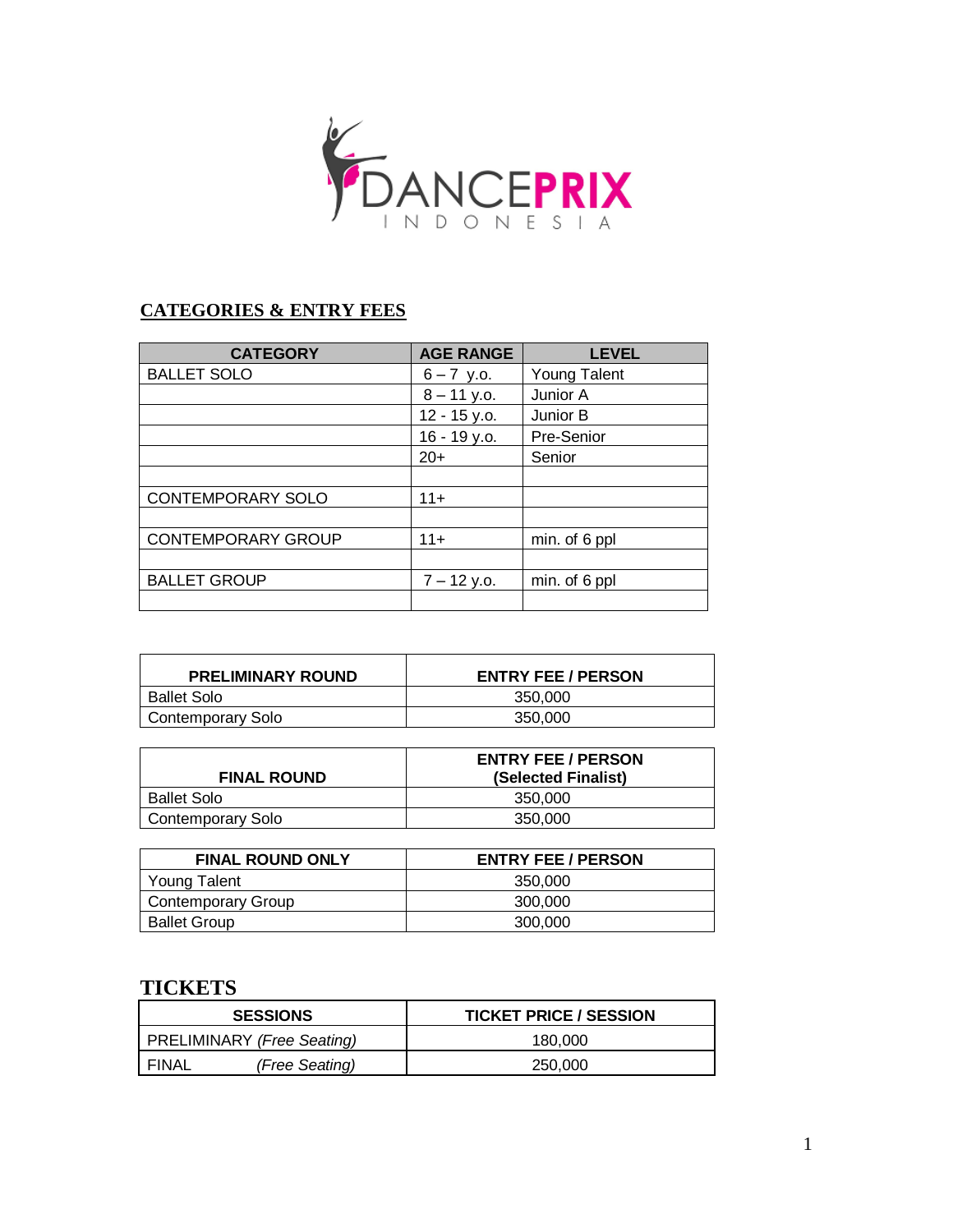

# **Ballet Solo Variation List**

- a. Candidate must choose one of the variations shown on Variation List below.
- b. Candidate must dance according to choreography shown on the video (see DPI video link).
- c. Major alteration to original choreography will cost point deduction. However, candidate is **allowed** to reduce the number of certain movements such as batteries, pirouettes, piqué turns, chaînés, where applicable. (E.g. Double to single)
- d. Variation can not be changed once registration is submitted.
- e. Candidates selected as finalists will dance the same piece as in Preliminary Round.

**Video Link:** http://bit.ly/dpivariation **Music file:** http://bit.ly/dpimusic

| <b>CATEGORY</b> | <b>FEMALE</b>                                     | <b>MALE</b>                                 |
|-----------------|---------------------------------------------------|---------------------------------------------|
| Young           | <b>Chasing Dreams</b><br>П                        | <b>Chasing Dreams</b>                       |
| Talent          | Mischievous Little Wizard                         | Mischievous Little                          |
| 6-7 YO          | 5 Basic Jumps                                     | Wizard                                      |
|                 |                                                   | 5 Basic Jumps                               |
| Junior A        | <b>Forest Variation from Paquita</b><br>П         |                                             |
| 8 - 11 YO       | The Little Red Riding Hood from<br>$\Box$         | <b>FREE</b>                                 |
|                 | Sleeping Beauty Act 3                             | (please email music)                        |
|                 | The Asian Doll from The Fairy Doll<br>П           |                                             |
|                 | Third River from la Fille du Pharaon              |                                             |
|                 | Act <sub>3</sub>                                  |                                             |
|                 | Pearls from The Little Humpback<br>П              |                                             |
|                 | Horse                                             |                                             |
| Junior B        |                                                   |                                             |
| 12 - 15 YO      | "The Fairy Doll" variation from "The<br>$\bullet$ | <b>Flower Festival Genzano</b><br>$\bullet$ |
|                 | Fairy Doll"                                       | Blue Bird from Sleeping                     |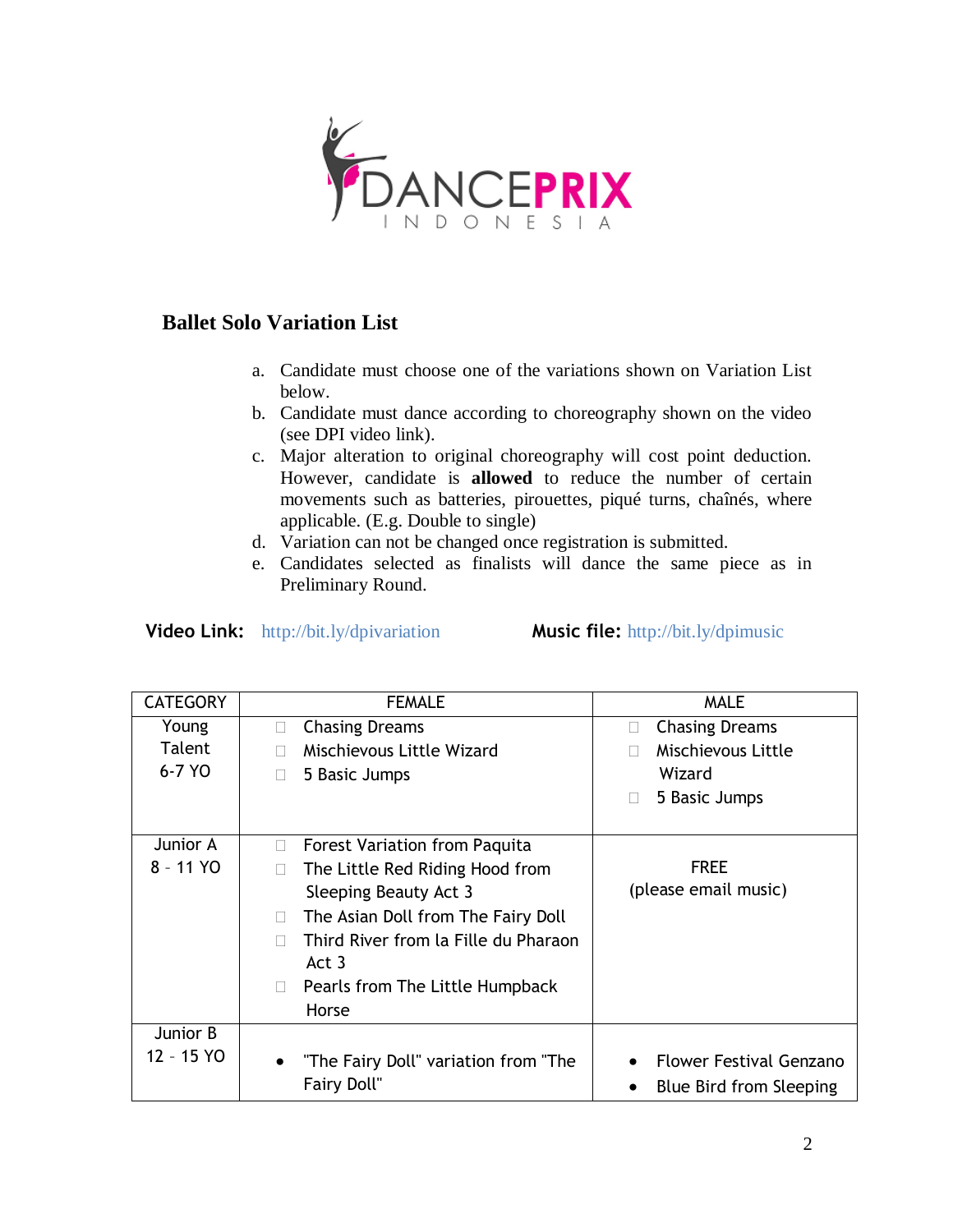|            | " Columbine" from<br>"Harlequinade"<br>Variation from Paquita<br>$\bullet$<br>Maria Variation from The Cavalry<br>Halt<br>Valor Variation from the prolog<br>$\bullet$<br>of Sleeping Beauty | Beauty Act.3                                                            |
|------------|----------------------------------------------------------------------------------------------------------------------------------------------------------------------------------------------|-------------------------------------------------------------------------|
| Pre-Senior |                                                                                                                                                                                              |                                                                         |
| 16 - 19 YO | Cupid from Don Q<br>La Fille Mal Gardee Act.2 - Lise<br>Variation<br>Swan Lake Act.1 (Pas de Troix -<br>$\bullet$<br>Solo) Variation 1<br><b>Fairy Doll</b><br>Flower Festival in Genzano    | <b>Flower Festival Genzano</b><br>Prince Desiree from The<br>Nutcracker |
| Senior     | Queen of Dryads from Don Q                                                                                                                                                                   | • Kermesse in Bruges                                                    |
| 20+ YO     | Kermesse in Bruges                                                                                                                                                                           | <b>Basil Variation from Don</b>                                         |
|            | Swanilda from Coppelia Act 3<br>٠                                                                                                                                                            | Q Act 3                                                                 |
|            | <b>Odette Variation from Swan Lake</b><br>Act 2                                                                                                                                              |                                                                         |
|            | First River from La fille du<br>Pharaon                                                                                                                                                      |                                                                         |

# **CONTEMPORARY SOLO & CONTEMPORARY GROUP**

Variation must include the following movements:

- Turn
- Jump
- Floorwork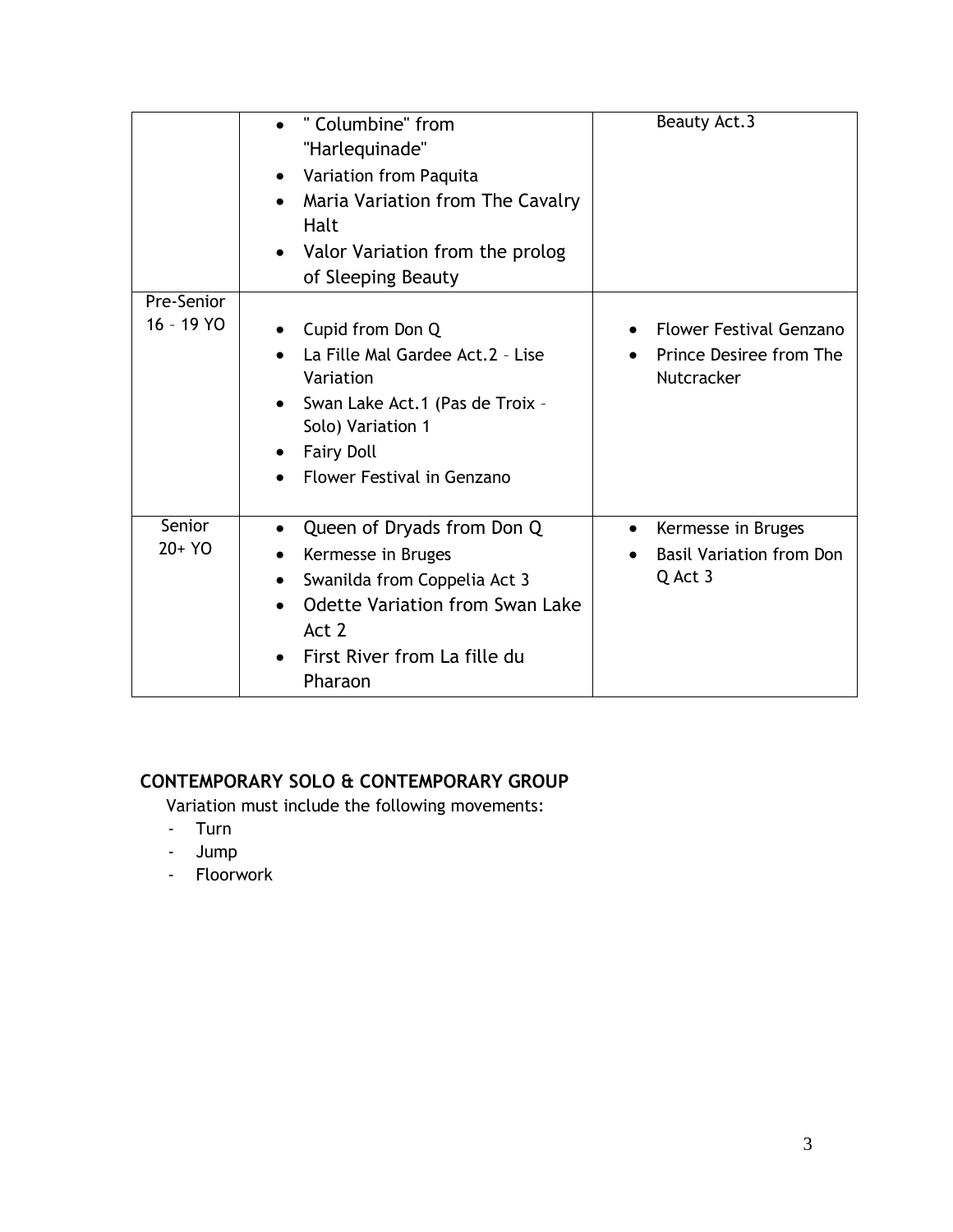

## **GUIDELINES**

## **Attire & Costumes**

# **Class**

| Female: | Solid Color Tank / Camisole Leotard (Without Tutu / Skirt) |
|---------|------------------------------------------------------------|
| Male :  | Tank / Sleeve Leotard                                      |

## **Variation**

Costumes according to style and theme of variation

### **Shoes**

| Junior A:                             | <b>Pink Soft Ballet Shoes</b>               | (Class & Variation) |
|---------------------------------------|---------------------------------------------|---------------------|
| Junior B:                             | Pink Soft Ballet Shoes / Demi Pointe        | (Class & Variation) |
|                                       | Pre Senior & Senior: Pink Soft Ballet Shoes | (Class)             |
|                                       | Pointe Shoes                                | (Variation)         |
| <b>Ballet Group</b><br>$\mathbf{r}$ : | <b>Pink Soft Ballet Shoes</b>               |                     |
| Male (All levels):                    | Black / White Ballet Shoes                  |                     |
|                                       |                                             |                     |

## **Tights**

| Female: | <b>Ballet Pink</b> |
|---------|--------------------|
| Male:   | Black / White      |

### **Hair**

Female: Ballet Bun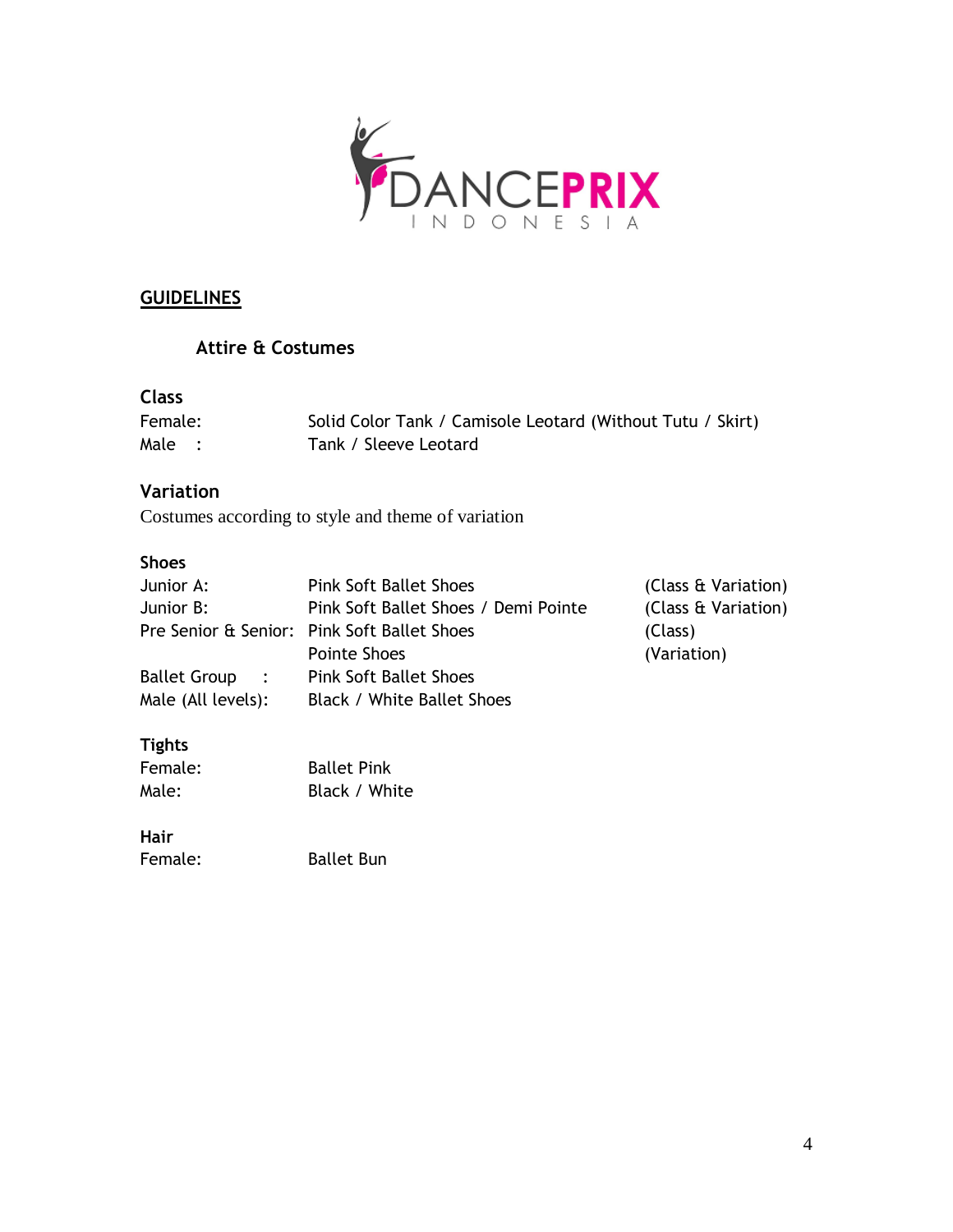

# **RULES**

1. The closing date for entries is **February 21<sup>st</sup>**, 2019 or when maximum capacity is reached. Entries received after this date are subject to a Rp. 500,000 late charge / person and availability.

2. Changing of candidate information is subject to a Rp. 500,000 administration charge. Deadline for changes is **March 1st, 2019**.

3. Entry Fees must be paid by bank transfer within 24 hours of registration. Confirmed entries will receive Registration Number via email. No refund will be entertained for cancellation.

4. Professional, former professional dancers and apprentices are not eligible to enter Ballet Solo and Contemporary Solo. A professional dancer is defined as anyone who is employed as a full-time dancer with a professional dance company. This includes dancers who are not currently employed under such a contract, but have been in the past.

5. Candidate who has won  $1<sup>st</sup>$  place may enter a higher level with proof of certificate. Candidate who has won  $1<sup>st</sup>$  place in the same category  $\&$  level TWICE, may not compete in the same level and is required to enter a higher level (if available).

7. All Classical Ballet (except Young Talent) & Contemporary Solo participants must go through preliminary round. Finalists will dance the same piece as in Preliminary Round.

6. Preliminary round for Ballet Solo Junior A, Junior B, Pre Senior, Senior will consist of a ballet class conducted by juries which will follow by variation.

8. Ballet Solo and Contemporary Solo Finalists are subject to pay for Final Round Entry Fee.

9. Young Talent Ballet, Contemporary Group & Ballet Group will only dance in final round. Candidates do not have to go through preliminary round.

10. For group entry, please enter names in alphabetical order and enter the total number of participants on the form.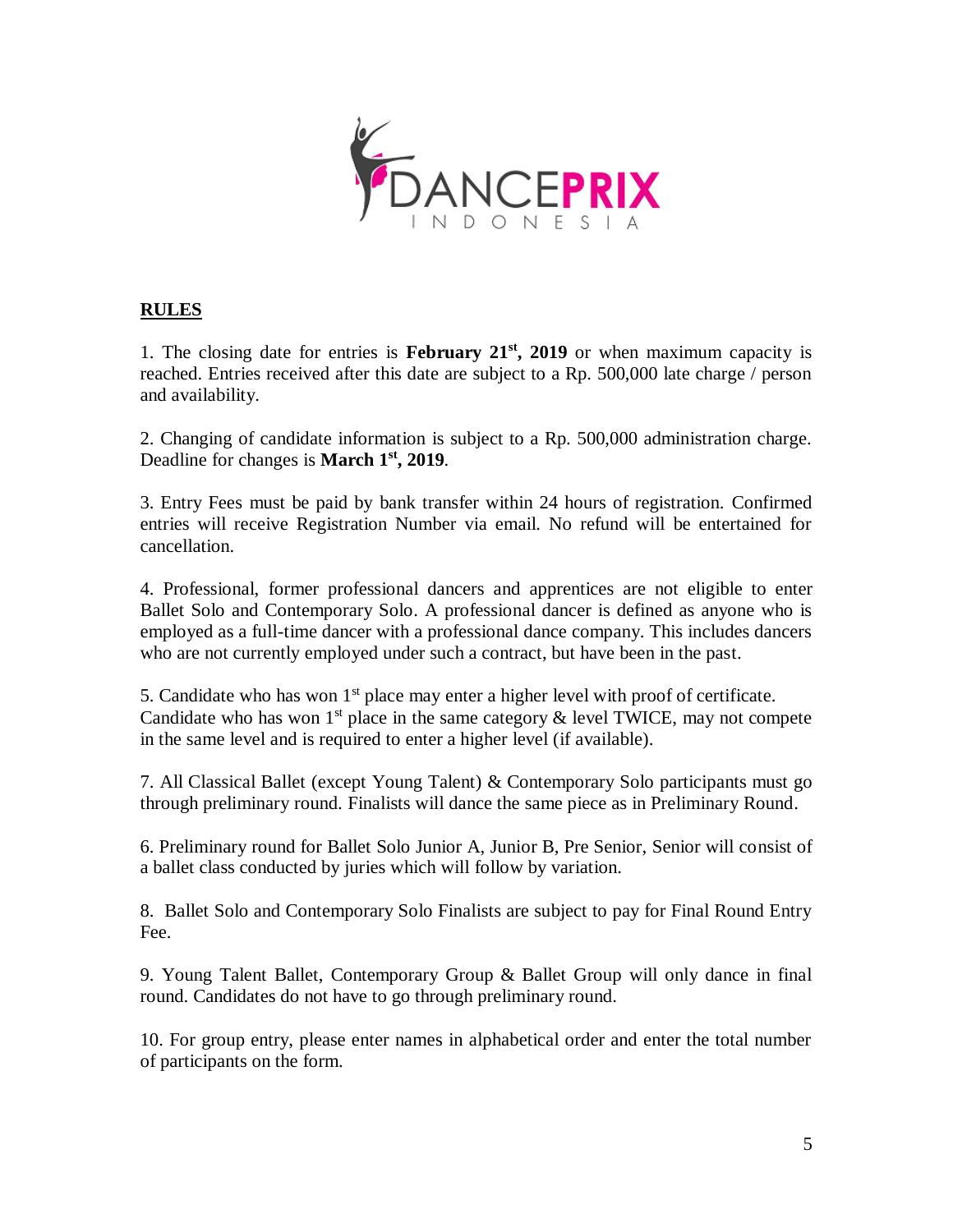11. If any of the sections have less than the minimum numbers of four entries, the age definition for that Category may be reassigned according to the age of the entries received, providing the age difference is no more than three years between competitors. Participants would be informed in advance if any of such decisions are made. Alternatively, DPI may cancel any Section for which less than 4 entries are received.

12. Age Limits: Ages must be specified on the Entry Form in years, as of the age at 12<sup>th</sup> **April 2019**. Proof of age must be submitted online during registration.

13. **Time Length**: Time limits will be enforced and entrants exceeding time limits will be disqualified. The time of the item will be taken from the commencement of music or from first movement of body, legs or arms until the competitor leaves the stage or fall of the curtain. Please enter length of item on Entry Form.

| <b>TIME LIMITS</b> |              |
|--------------------|--------------|
| Contemporary Solo  | 1.45 minutes |
| Groups             | 4 minutes    |

14. Competitors of Contemporary Solo, Contemporary Group & Ballet Group are required to email their music **(one piece of music per email)** to [danceprixindonesiamusic@gmail.com](mailto:danceprixindonesiamusic@gmail.com) by **February 21 st , 2019** with *Email Subject Title: Category – Entry ID* followed by information below:

| Category                         |  |
|----------------------------------|--|
| Candidates / Group Name          |  |
| Entry ID                         |  |
| <b>School Name</b>               |  |
| Name of variation / item         |  |
| Entrance (Stage Left / Right)    |  |
| Music Cue (On Stage / Off stage) |  |

### **No changing of music is allowed.**

**Late music submission is subject to Rp. 500,000 charge per item. We will not accept last submission after March 1st .** 

15. Candidate must re-register to receive:

- i) Access Tag to be worn to enter backstage
- ii) Number Tag to be worn on the front of leotard

16. Ballet Group, Contemporary Solo & Contemporary Group must submit one music CD and should be cued and clearly marked with the Name of Category, School, Group and Entry ID.

17. Candidates are required to return number tags to collect Certificate of Participation at the end of Preliminary Round. Young Talent & Group Candidates may only collect Certificate of Participation at the end of Final Round.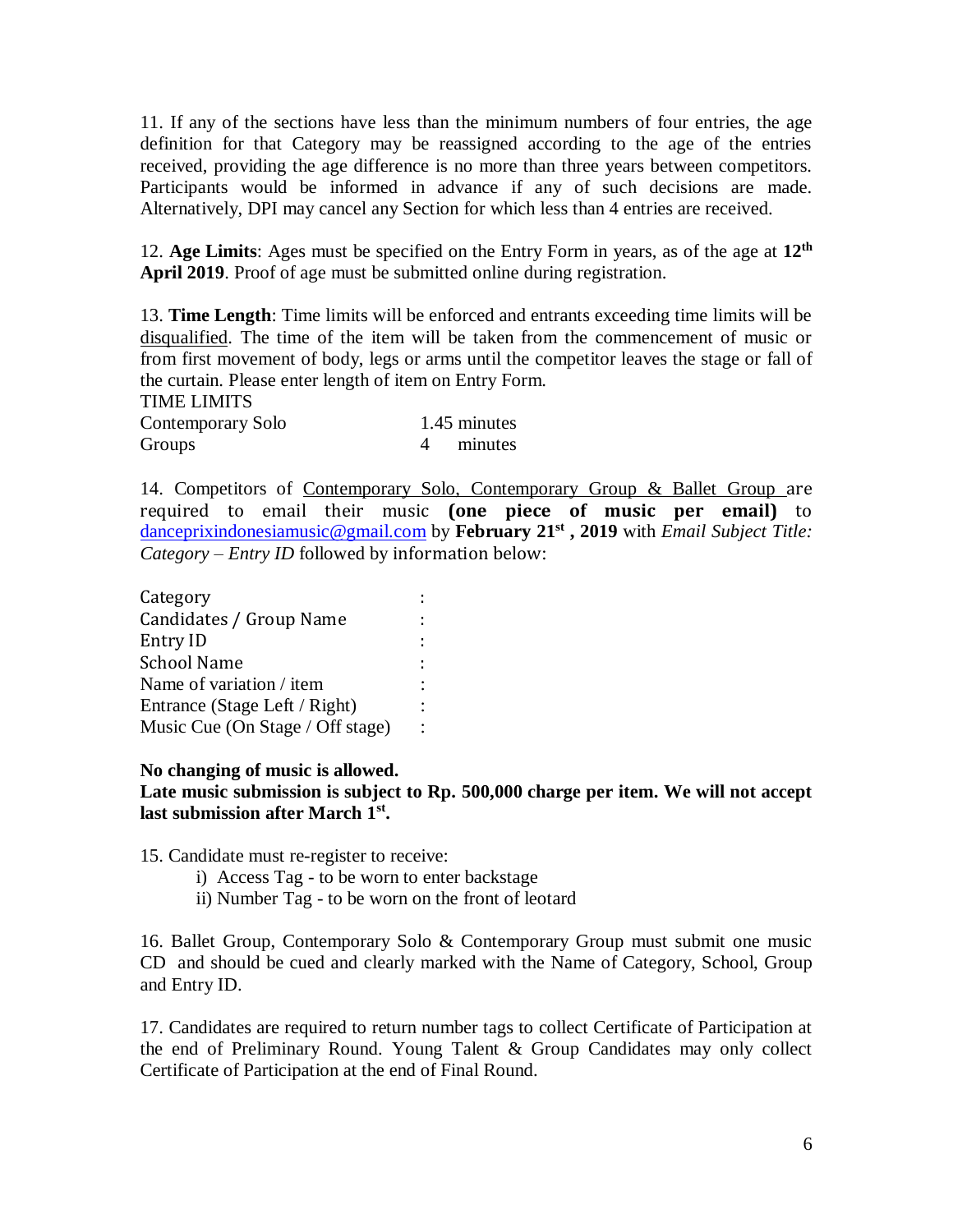18. Missing number tag will result in Rp. 50,000 penalty.

19. Only Competitors, Teachers or designated Helpers are allowed backstage and must display and official DPI pass.

20. Unauthorized videoing and flash photography during the Competition is not permitted. When caught, all devices will be confiscated and data will be deleted.

21. No substituting of any competitor including members of groups without prior arrangement. See Rule No. 2

22. DPI reserves the right to amend or refuse any entry on any ground.

23. **No prompting** of Competitors from the wings or from the auditorium allowed. This will result in **disqualification.**

24. Competitors who do not appear when their number is called will not be allowed to perform and will be disqualified

25. If any competitor, relative of a competitor or a teacher approaches the Adjudicator before the completion of all Sections, that competitor will be disqualified.

26. Failure to comply with any of the foregoing rules and conditions will involve disqualifications and withholding of prizes, and the decision of the Committee in all questions or disputes arising out of or not provided by these rules and regulations shall be final. All entries received subject to this provision and shall not be subject to any appeal at law as being contrary to the spirit of friendly competition upon which this event is based.

27. The jury has the right

- not to award all the prizes;
- to share prize among performers;
- to make a decision about breaking a performance which exceeds the bounds of the regulations
- the jury's decisions are final and are not subject to review

28. By entering this competition, you consent to Dance Prix Indonesia using and publishing your name and the photographs and/or videos (which may contain your image) in any of its publications and materials (including written, electronic or multimedia materials) for distribution anywhere in the country, on Dance Prix Indonesia website, for educational, promotional or reporting purposes. Photographs and video images are the property of Dance Prix Indonesia.

29. DPI reserves the right to change in date, venue & adjudicators.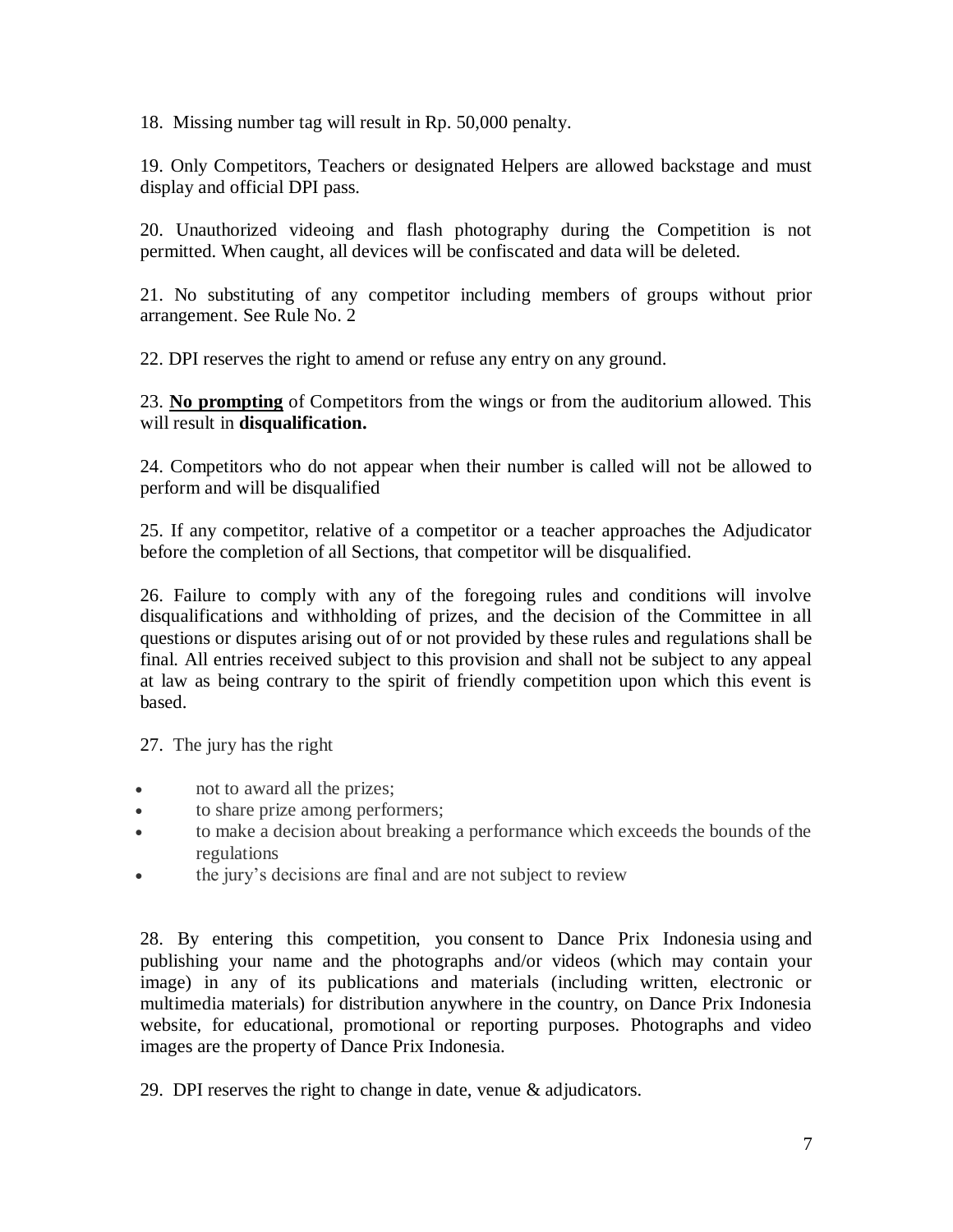### **Important Information**

- 1. Time of competition sessions will be announced by March  $20<sup>th</sup>$ , 2019.
- 2. Competing dancers should be ready at least 1 hour prior to competition time.
- 3. Props are allowed but must be free standing. Any litter on stage after the performance must be cleaned.

#### **Venue & Stage:**

Venue : Gedung Kesenian Jakarta Stage Size :  $14m \times 14m$ 

|                 | 14m |                 |
|-----------------|-----|-----------------|
| 10 <sub>m</sub> |     | 10 <sub>m</sub> |
|                 | 14m |                 |
|                 |     |                 |

# **PRIZES / AWARDS**

### **BALLET SOLO**

Scholarships to:

- Ena Ballet Studio Japan
- Ballet Legacy Ballet Master Class Series, USA
- Singapore Ballet Academy
- National Ballet of Portugal

### **YOUNG TALENT**

| 1 <sup>st</sup> Place |     | Rp. 1.000.000 |
|-----------------------|-----|---------------|
| $2nd Place$ :         |     | Rp. 600.000   |
| $3rd$ Place           | Rp. | 400.000       |

#### **CONTEMPORARY SOLO**

| $1st$ Place | Rp. 2.000.000 |
|-------------|---------------|
| $2nd$ Place | Rp. 1.500.000 |
| $3rd$ Place | Rp. 1.000.000 |

#### **CONTEMPORARY GROUP**

| $1st$ Place : | Rp. 4.000.000 |
|---------------|---------------|
| $2nd Place$ : | Rp. 3.000.000 |
| $3rd$ Place   | Rp. 2.500.000 |

#### **BALLET GROUP**

| $1st$ Place : | Rp. 4.000.000 |
|---------------|---------------|
| $2nd Place$ : | Rp. 3.000.000 |
| $3rd$ Place : | Rp. 2.500.000 |